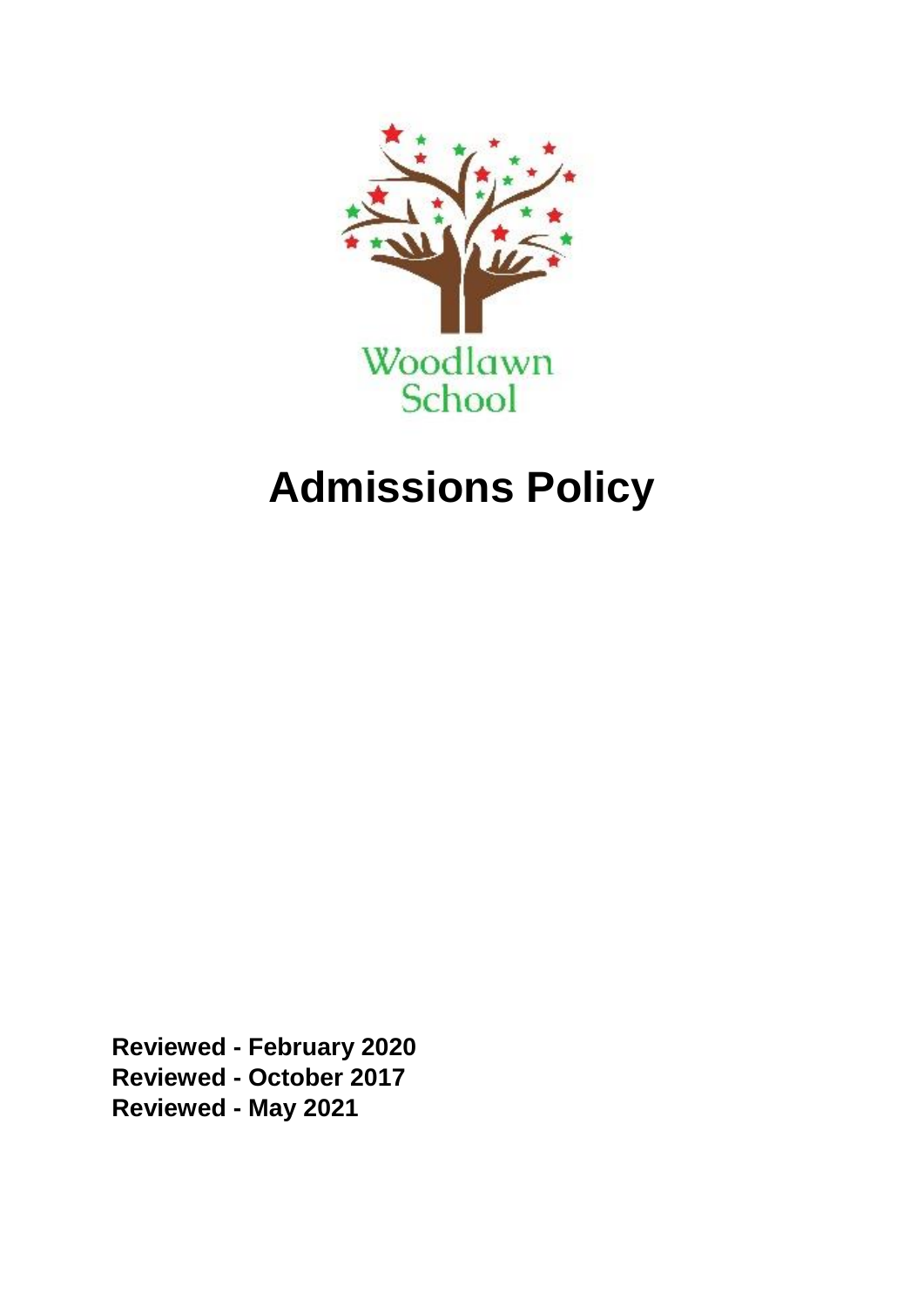#### **Aims**

- 1) To establish clear and rigorous procedures for the admission of pupils into Woodlawn School.
- 2) To ensure statutory requirements are met.

### **Legal Position**

This policy is based on the requirements of the Education Act 1980 which lays down that schools should set out "clear, reasonable and objective" criteria for admission if they are oversubscribed. Particular attention has been paid to Circular 6 / 93.

#### **Guidelines**

- 1. The policy of parental preference as detailed in the 2001 Education Act is applied to all admissions at this school. Once a pupil has a statement of special educational needs or Education Health and Care Plan (EHC) provided by an education authority parents can express a preference for a particular school at which they wish their child's needs to be met. If this school is satisfied after discussion with the parents and other professionals that the school can meet the young persons needs then they will be admitted.
- 2. Pupils are admitted from anywhere in North Tyneside although pupils from other authorities will be considered for a place should the parents request this. These pupils will normally have been discussed at North Tyneside statement panel before a place can be given.
- 3. Pupils can also be admitted for assessment places especially at Nursery age. At other ages pupils may be admitted for assessment whilst awaiting a decision by the authority. If after initial assessment placement at Woodlawn School it is not considered suitable this will be agreed at a multi-disciplinary statement agreement meeting. Future placement at Woodlawn School is dependant on assessment and decisions made at Annual Educational Reviews.
- 4. Pupils can be admitted at any time in the school year although it is easier for pupils to start at the beginning of a term of half term.
- 5. Pupils can be admitted at any time in their school career although it is easier for pupils to join us at the beginning of a Key Stage.
- 6. The school will accept pupils from the age of three although these very young pupils will usually be admitted part time in the first instance with their time in school increased gradually after discussion with parents until the statutory school age.
- 7. If pupils are admitted from other educational establishments within the school year careful individual transition arrangements will be made with the young person's previous school. Similarly if a young person transfers from Woodlawn to elsewhere.
- 8. As Woodlawn is now a Trust school it still will agree a planned place number under the Local Management Scheme for Schools (L.M.S.S) every year. If the numbers become too large a waiting list will apply, after discussion with the LA and Governors.
- 9. The waiting list admits pupils to any places which become available in the following order :